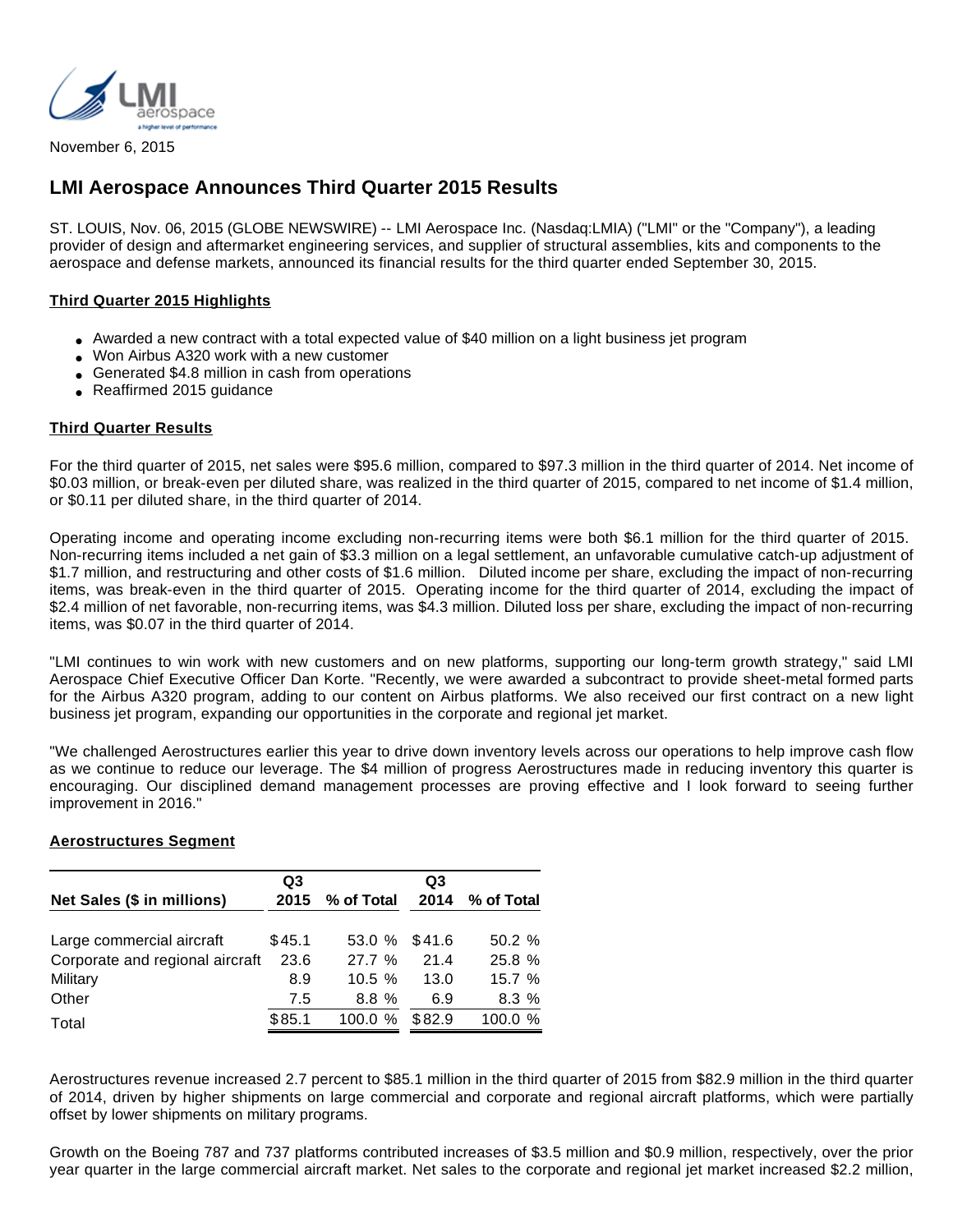primarily due to increased tooling sales on the Gulfstream G600 program. Military sales on various Boeing programs and the Black Hawk helicopter program declined \$1.4 million and \$1.4 million, respectively, over the prior year quarter.

The Aerostructures segment generated gross profit of \$16.6 million, or 19.5 percent of net sales, in the third quarter of 2015 versus \$20.4 million, or 24.6 percent of net sales, in the third quarter of 2014. The change in gross profit margin was the primary result of the reversal of a loss reserve of \$4.6 million on a long-term contract in the third quarter of 2014. Gross profit in the third quarter of 2015 was favorably impacted by increased sales volume.

Selling, general and administrative expenses were \$7.7 million in the third quarter of 2015 versus \$12.5 million in the third quarter of 2014. The Company recorded a net gain in the third quarter of 2015 of \$3.3 million related to a legal settlement. Additionally, salaries and related expenses resulting from previously implemented cost reduction plans declined \$0.5 million in the third quarter of 2015. An impairment expense of \$0.4 million related to an asset held for sale and environmental expenses of \$0.5 million were recorded in the third quarter of 2014. Excluding the impact of these items, selling, general and administrative expenses were \$10.5 million and \$11.6 million in the third quarter of 2015 and 2014, respectively.

### **Engineering Services Segment**

|                                 |  | Q <sub>3</sub> |                 | Q3     |                 |
|---------------------------------|--|----------------|-----------------|--------|-----------------|
| Net Sales (\$ in millions)      |  |                | 2015 % of Total |        | 2014 % of Total |
| Large commercial aircraft       |  | \$ 6.4         | 59.3 % \$ 6.6   |        | 44.9 %          |
| Corporate and regional aircraft |  | 0.8            | 7.4%            | 4.4    | 29.9%           |
| Military                        |  | 2.9            | 26.9%           | 2.7    | 18.4%           |
| Other                           |  | 0.7            | 6.4 $%$         | 1.0    | 6.8%            |
| Total                           |  | \$10.8         | 100.0 %         | \$14.7 | 100.0 %         |

Engineering Services revenue decreased 26.4 percent to \$10.8 million in the third quarter of 2015 from \$14.7 million in the third quarter of 2014, driven primarily by an unfavorable cumulative catch-up on a corporate and regional jet program.

Net sales in the corporate and regional aircraft market declined primarily due to a \$2.7 million decrease in the Bombardier Learjet L-85 program that was canceled in late 2014. Additionally, an unfavorable cumulative catch-up of \$1.9 million was recognized on the Mitsubishi Regional Jet program in the third quarter of 2015 related to higher-than-expected engineering costs required to meet customer specifications.

Gross profit for the segment was \$0.04 million, or 0.4 percent of net sales, for the third quarter of 2015, compared to \$1.6 million, or 10.9 percent of net sales, for the prior year quarter. The decrease in gross profit was primarily attributable to unfavorable cumulative long-term revenue adjustments of \$1.9 million in the third quarter of 2015 and the decline in sales and fixed-cost utilization.

Selling, general and administrative expenses for the segment were \$2.8 million in the third quarter of 2015 compared to \$2.8 million in the third quarter of 2014. An increase in restructuring cost of \$0.8 million in the third quarter of 2015 was offset by savings realized from prior cost-reduction activities when compared to the third quarter of 2014.

## **Non-Segment**

Interest expense decreased \$0.3 million in the third quarter of 2015 on lower borrowings compared to the third quarter of 2014.

The Company recorded income tax expense of \$0.2 million for the third quarter of 2015, compared to an income tax benefit of \$0.8 million in the third quarter of 2014.

The Company generated cash flow from operations of \$4.8 million in the third quarter of 2015 and funded net capital expenditures of \$3.6 million, resulting in free cash flow of \$1.3 million.

Backlog at September 30, 2015, increased to \$384.3 million, compared to \$366.0 million at June 30, 2015.

#### **Outlook for 2015**

The Company reaffirms the guidance for 2015 previously provided in the second quarter 2015 earnings release dated August 7, 2015: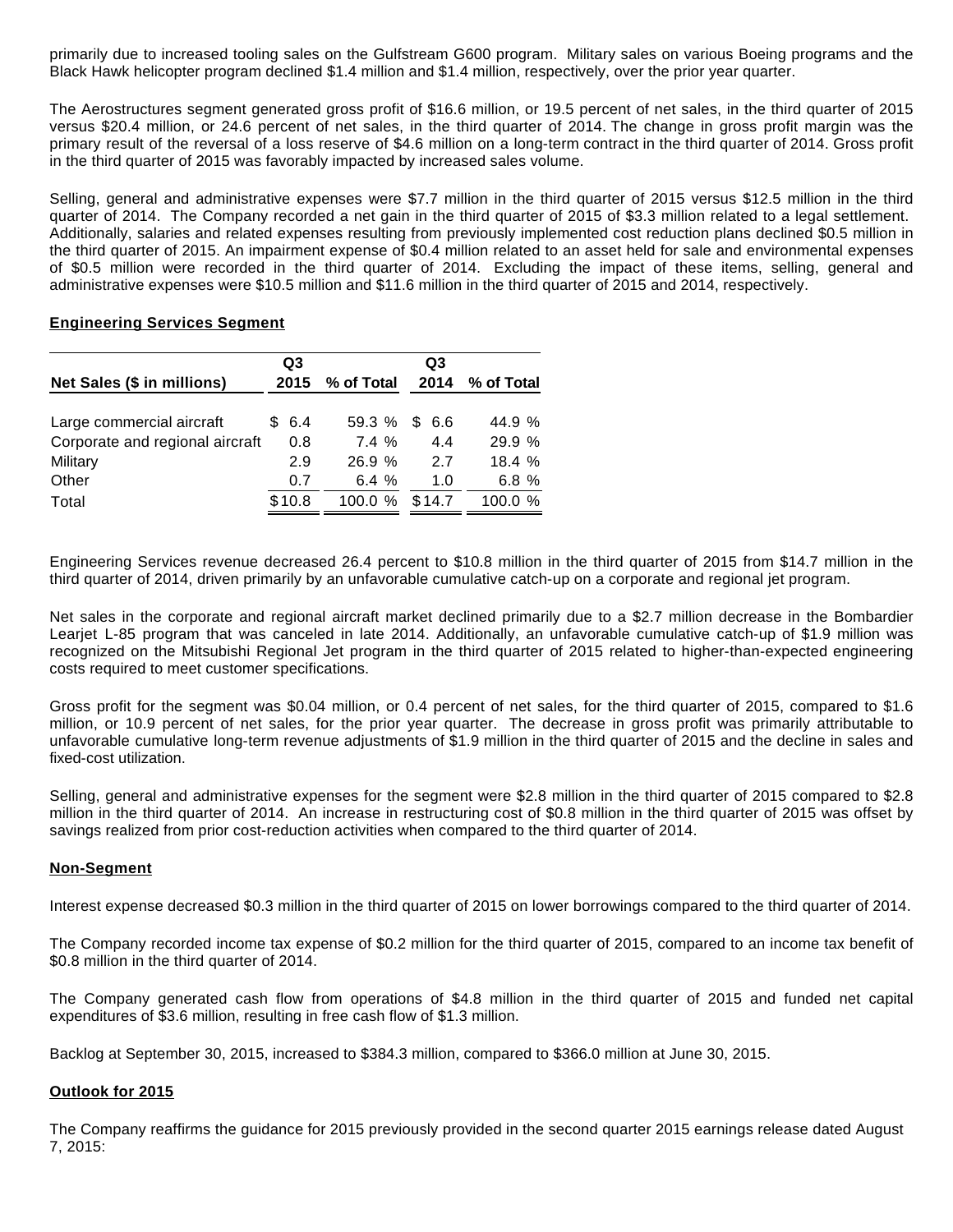- Revenue of between \$377.0 million and \$387.0 million, consisting of Aerostructures revenue of between \$325.0 million and \$330.0 million and Engineering Services revenue of between \$52.0 million and \$57.0 million
- Operating profit of between \$20.0 million and \$24.0 million
- Free cash flow of between \$10.0 million and \$15.0 million.

### **Conference Call and Webcast Information**

In connection with this release and as previously announced, LMI will hold a conference call today, Nov. 6, 2015, at 9:00 a.m., Central Standard Time. LMI Chief Executive Officer Dan Korte and Chief Financial Officer Cliff Stebe will host the call. To participate in the call, dial 866-307-3343 approximately five minutes before the conference call time start time.

Visit [http://ir.lmiaerospace.com/events.cfm](http://www.globenewswire.com/Tracker?data=2Hsfjr8FjDNbr_jht3xDt8W_wFL751KhGjwXe8OzCvU0UrLHNhJSKt9FufJrNdQIU96SkjUE4ONITx7fSFEAqr7Q1dUGBsquuctXjpKEuYxootoU0hsdMk9frZsVX6iK) to access a link to a live webcast of the call. A recording of the call will be available for a limited time on the Company's website after the call concludes.

#### **About LMI Aerospace**

LMI Aerospace Inc. is a leading supplier of structural solutions and engineering services to the commercial, business and regional, and military aerospace markets. Manufacturing more than 40,000 products for a variety of platforms and providing turnkey engineering capabilities to support aircraft lifecycles, LMI offers complete, integrated solutions in aerostructures, engineering and program management. Based in St. Louis, LMI has 24 operations located across the United States and in Mexico, the United Kingdom and Sri Lanka. For more information visit: [www.lmiaerospace.com](http://www.globenewswire.com/Tracker?data=jpMj1NrVco0wypF7RiRl6_mu-Fye1yxIYgSRMxCvvXRIzoQEheA7cWG6lR277VDI1Lkjb491EJvf6VdTlySg1v1zkAJt5oPD3XlOEl18gsM=).

## **Cautionary Statements Regarding Forward-Looking Statements**

This news release includes forward-looking statements, including statements related to LMI's strategy and outlook for 2015 and beyond, and other statements based on current management expectations, estimates and projections. Such forward-looking statements are not guarantees and are inherently subject to various risks and uncertainties that could cause actual results and events to differ materially from the forward-looking statements. These risks and uncertainties include, among other things, difficulties implementing the Company's growth strategy, continued decline in demand in the Engineering Services segment, managing the increased leverage resulting from our notes and revolving credit facility, complying with debt covenants with respect to such indebtedness and competitive pressures, as well as those Risk Factors detailed in the Company's Annual Report on Form 10-K for the year ended December 31, 2014, and any risk factors set forth in our other filings with the Securities and Exchange Commission. The forward-looking statements included in this document are only made as of the date of this document and we disclaim any obligation to publicly update any forward-looking statement to reflect subsequent events or circumstances.

## **LMI Aerospace, Inc. Condensed Consolidated Balance Sheets** (Amounts in thousands, except share and per share data)

(Unaudited)

|                                           | <b>September</b><br>30.<br>2015 |         | <b>December</b><br>31,<br>2014 |         |  |
|-------------------------------------------|---------------------------------|---------|--------------------------------|---------|--|
| <b>Assets</b>                             |                                 |         |                                |         |  |
| Current assets:                           |                                 |         |                                |         |  |
| Cash and cash equivalents                 | \$                              | 476     | \$.                            | 7,927   |  |
| Trade accounts receivable, net            |                                 | 61,389  |                                | 58,234  |  |
| Inventories                               |                                 | 118,877 |                                | 114,279 |  |
| Prepaid expenses and other current assets |                                 | 10,830  |                                | 10,255  |  |
| Deferred income taxes                     |                                 | 3,775   |                                | 3,913   |  |
| Total current assets                      |                                 | 195,347 |                                | 194,608 |  |
| Property, plant and equipment, net        |                                 | 101,102 |                                | 99,482  |  |
| Goodwill                                  |                                 | 86,784  |                                | 86,784  |  |
| Intangible assets, net                    |                                 | 47,671  |                                | 50,940  |  |
| Other assets                              |                                 | 8,971   |                                | 10,622  |  |
| Total assets                              |                                 | 439,875 | \$                             | 442,436 |  |

#### **Liabilities and shareholders' equity**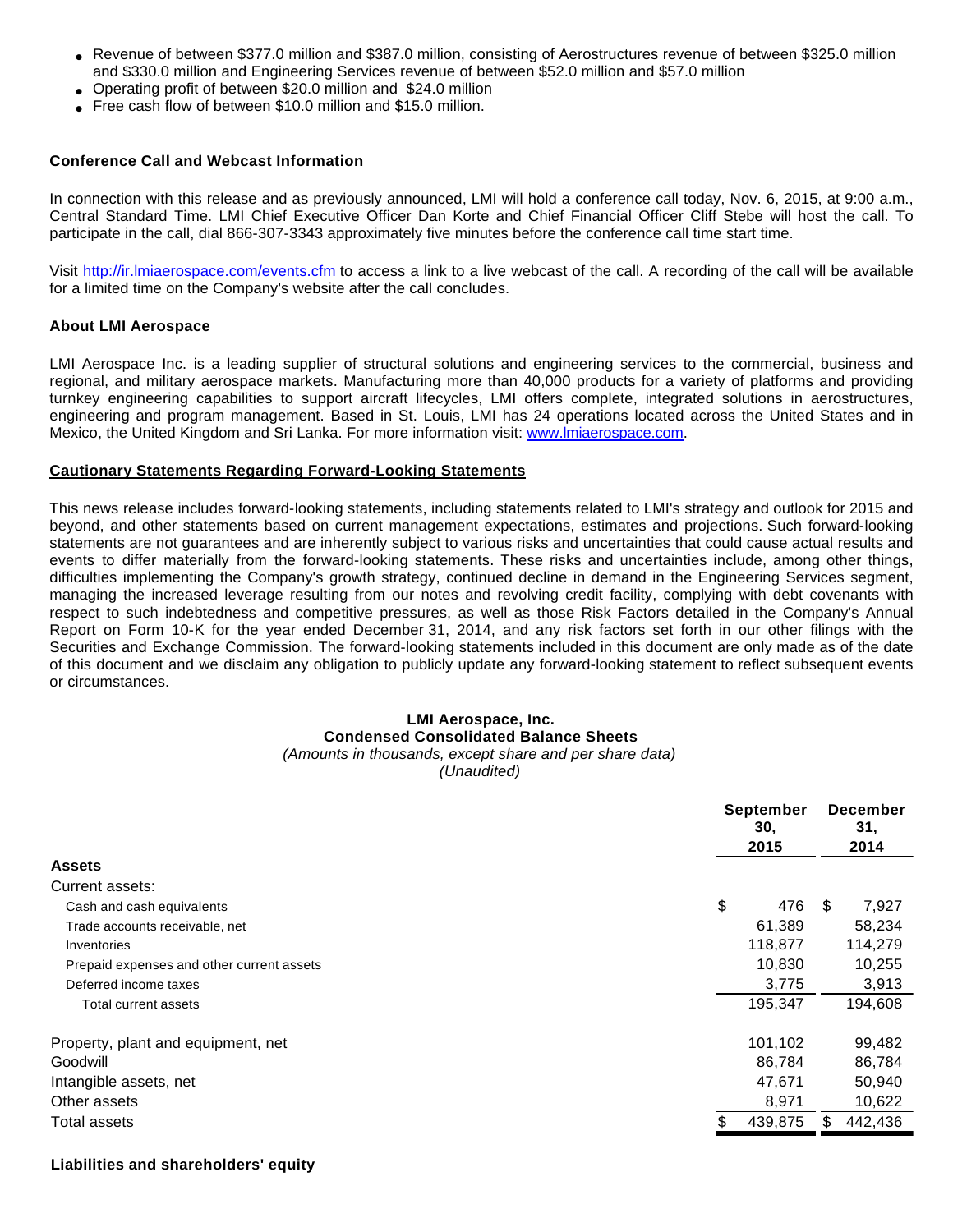| <b>Current liabilities:</b>                                                                     |              |     |         |
|-------------------------------------------------------------------------------------------------|--------------|-----|---------|
| Accounts payable                                                                                | \$<br>17,961 | \$. | 21,755  |
| Accrued expenses                                                                                | 24,634       |     | 26,072  |
| Current installments of long-term debt and capital lease obligations                            | 3,557        |     | 3,424   |
| <b>Total current liabilities</b>                                                                | 46,152       |     | 51,251  |
| Long-term debt and capital lease obligations, less current installments                         | 267,607      |     | 265,554 |
| Other long-term liabilities                                                                     | 3,101        |     | 3,289   |
| Deferred income taxes                                                                           | 4,155        |     | 4,207   |
| Total long-term liabilities                                                                     | 274,863      |     | 273,050 |
| Shareholders' equity:                                                                           |              |     |         |
| Common stock, \$0.02 par value per share; authorized 28,000,000 shares; issued 13,287,688 and   |              |     |         |
| 13,089,003 shares at September 30, 2015 and December 31, 2014, respectively                     | 266          |     | 262     |
| Preferred stock, \$0.02 par value per share; authorized 2,000,000 shares; none issued at either |              |     |         |
| date                                                                                            |              |     |         |
| Additional paid-in capital                                                                      | 97,239       |     | 95,460  |
| Accumulated other comprehensive loss                                                            | (201)        |     | (170)   |
| Treasury stock, at cost, 30,767 and 28,396 shares at September 30, 2015 and December 31,        |              |     |         |
| 2014, respectively                                                                              | (333)        |     | (359)   |
| Retained earnings                                                                               | 21,889       |     | 22,942  |
| Total shareholders' equity                                                                      | 118,860      |     | 118,135 |
| Total liabilities and shareholders' equity                                                      | 439,875      | S   | 442,436 |

## **LMI Aerospace, Inc.**

#### **Condensed Consolidated Statements of Comprehensive Income (Loss)**

(Amounts in thousands, except share and per share data)(Unaudited)

|                                                            |    | <b>Three Months Ended</b><br>September 30, |      |         |      | <b>Nine Months Ended</b><br>September 30, |    |           |
|------------------------------------------------------------|----|--------------------------------------------|------|---------|------|-------------------------------------------|----|-----------|
|                                                            |    | 2015                                       | 2014 |         | 2015 |                                           |    | 2014      |
| Sales and service revenue                                  |    |                                            |      |         |      |                                           |    |           |
| <b>Product sales</b>                                       | \$ | 84,114                                     | \$   | 81,693  | \$   | 246,730                                   | \$ | 245,349   |
| Service revenue                                            |    | 11,519                                     |      | 15,642  |      | 38,928                                    |    | 53,674    |
| Net sales                                                  |    | 95,633                                     |      | 97,335  |      | 285,658                                   |    | 299,023   |
| Cost of sales and service revenue                          |    |                                            |      |         |      |                                           |    |           |
| Cost of product sales                                      |    | 67,514                                     |      | 61,535  |      | 197,211                                   |    | 195,170   |
| Cost of service revenue                                    |    | 11,493                                     |      | 13,757  |      | 35,853                                    |    | 45,215    |
| Cost of sales                                              |    | 79,007                                     |      | 75,292  |      | 233,064                                   |    | 240,385   |
| Gross profit                                               |    | 16,626                                     |      | 22,043  |      | 52,594                                    |    | 58,638    |
| Selling, general and administrative expenses               |    | 8,979                                      |      | 14,615  |      | 33,980                                    |    | 41,770    |
| Restructuring expense                                      |    | 1,575                                      |      | 765     |      | 2,368                                     |    | 2,288     |
| Income from operations                                     |    | 6,072                                      |      | 6,663   |      | 16,246                                    |    | 14,580    |
| Other (expense) income:                                    |    |                                            |      |         |      |                                           |    |           |
| Interest expense                                           |    | (5,653)                                    |      | (5,946) |      | (16, 802)                                 |    | (23, 800) |
| Other, net                                                 |    | (136)                                      |      | (75)    |      | (89)                                      |    | 205       |
| Total other expense                                        |    | (5,789)                                    |      | (6,021) |      | (16, 891)                                 |    | (23, 595) |
| Income (loss) before income taxes                          |    | 283                                        |      | 642     |      | (645)                                     |    | (9,015)   |
| Provision (benefit) for income taxes                       |    | 249                                        |      | (754)   |      | 408                                       |    | (2, 557)  |
| Net income (loss)<br>Other comprehensive income (expense): |    | 34                                         |      | 1,396   |      | (1,053)                                   |    | (6, 458)  |
| Change in foreign currency translation adjustment          |    | (32)                                       |      | (112)   |      | (31)                                      |    | (18)      |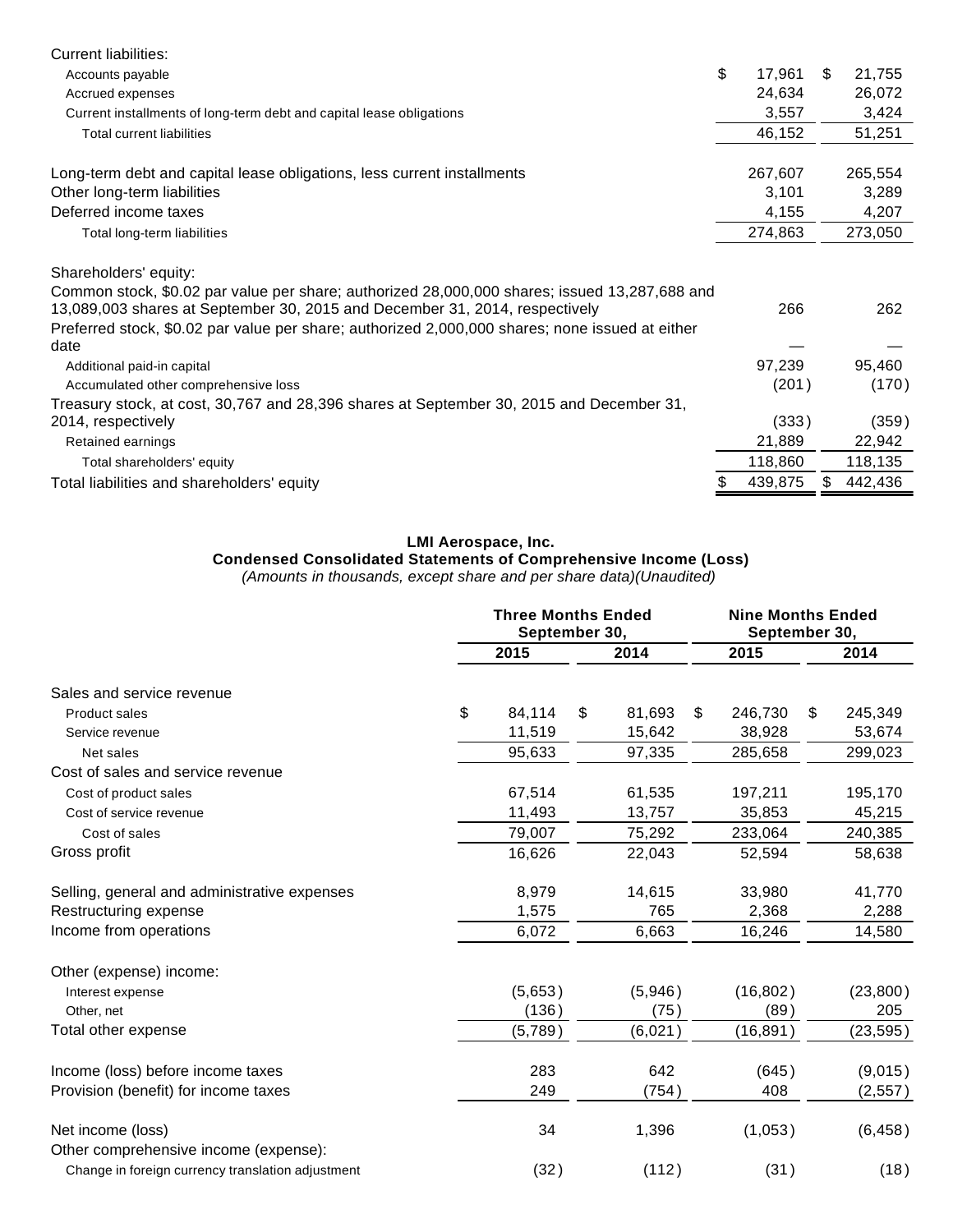| Reclassification adjustment for losses on interest rate hedges<br>included in net earnings, net of tax of \$0, \$0, \$0 and \$157 | 0          | \$   | 0          | \$   | 0           | \$<br>278  |
|-----------------------------------------------------------------------------------------------------------------------------------|------------|------|------------|------|-------------|------------|
| Total comprehensive income (loss)                                                                                                 | \$<br>2    |      | 1.284      |      | (1,084)     | (6, 198)   |
| Amounts per common share:                                                                                                         |            |      |            |      |             |            |
| Net income (loss) per common share                                                                                                | 0.00       | \$   | 0.11       | \$   | (0.08)      | (0.51)     |
| Net income (loss) per common share assuming dilution                                                                              | 0.00       | - \$ | 0.11       | - \$ | $(0.08)$ \$ | (0.51)     |
| Weighted average common shares outstanding                                                                                        | 12,907,938 |      | 12.740.034 |      | 12,851,456  | 12,704,568 |
| Weighted average dilutive common shares outstanding                                                                               | 13,050,238 |      | 12.887.363 |      | 12.851.456  | 12,704,568 |

#### **LMI Aerospace, Inc. Condensed Consolidated Statements of Cash Flows** (Amounts in thousands) (Unaudited)

**Nine Months Ended September 30, 2015 2014 Operating activities:** Net loss  $\frac{1}{2}$  (1,053)  $\frac{1}{2}$  (6,458) Adjustments to reconcile net loss to net cash provided by operating activities: Depreciation and amortization 15,018 17,002 Deferred taxes (78 ) 147 Stock based compensation **1,424** 1,442 1,442 Debt issuance cost write-off **EXECUTE:**  $\frac{3.464}{5.664}$ Payments to settle interest rate derivatives — (793 ) Other non-cash items (87) (87) Changes in operating assets and liabilities: Accounts receivable  $(3,238)$  8,187 Inventories (4,993 ) 2,079 Prepaid expenses and other assets 1,914 2,003 Current income taxes (75) (2,899) Accounts payable **1,754** and 1,754 and 1,754 and 1,754 and 1,754 and 1,754 and 1,754 and 1,754 and 1,754 and 1,754 and 1,754 and 1,754 and 1,754 and 1,754 and 1,754 and 1,754 and 1,754 and 1,754 and 1,754 and 1,754 and 1,7 Accrued expenses and the control of the control of the control of the control of the control of the control of the control of the control of the control of the control of the control of the control of the control of the co Net cash provided by operating activities 5,717 36,016 **Investing activities:** Additions to property, plant and equipment (15,305) (10,302) Proceeds from sale of property, plant and equipment 260 981 Net cash used by investing activities (15,045) (9,321) **Financing activities:** Proceeds from issuance of debt **All and Solution** 250,000 and 250,000 Principal payments on long-term debt and notes payable (1,814) (231,898) Advances on revolving line of credit example 33,500 60,000 60,000 Payments on revolving line of credit (89,500) (96,000) Payments for debt issuance cost (309) (7,881) Other, net  $(-1)^{n}$  and  $(-1)^{n}$  and  $(-1)^{n}$  and  $(-1)^{n}$  and  $(-1)^{n}$  and  $(-1)^{n}$  and  $(-1)^{n}$  and  $(-1)^{n}$  and  $(-1)^{n}$  and  $(-1)^{n}$  and  $(-1)^{n}$  and  $(-1)^{n}$  and  $(-1)^{n}$  and  $(-1)^{n}$  and  $(-1)^{n}$  and  $(-1)^{n}$  and  $(-$ Net cash provided (used) by financing activities 1,877 (25,807) Net (decrease) increase in cash and cash equivalents (7,451) 888 Cash and cash equivalents, beginning of period 7,927 1,572 Cash and cash equivalents, end of period  $\frac{1}{2}$  6  $\frac{476}{3}$  476  $\frac{2,460}{47}$ **Supplemental disclosure of noncash transactions:** Defined contribution plan funding in company stock  $$710$  \$ 848